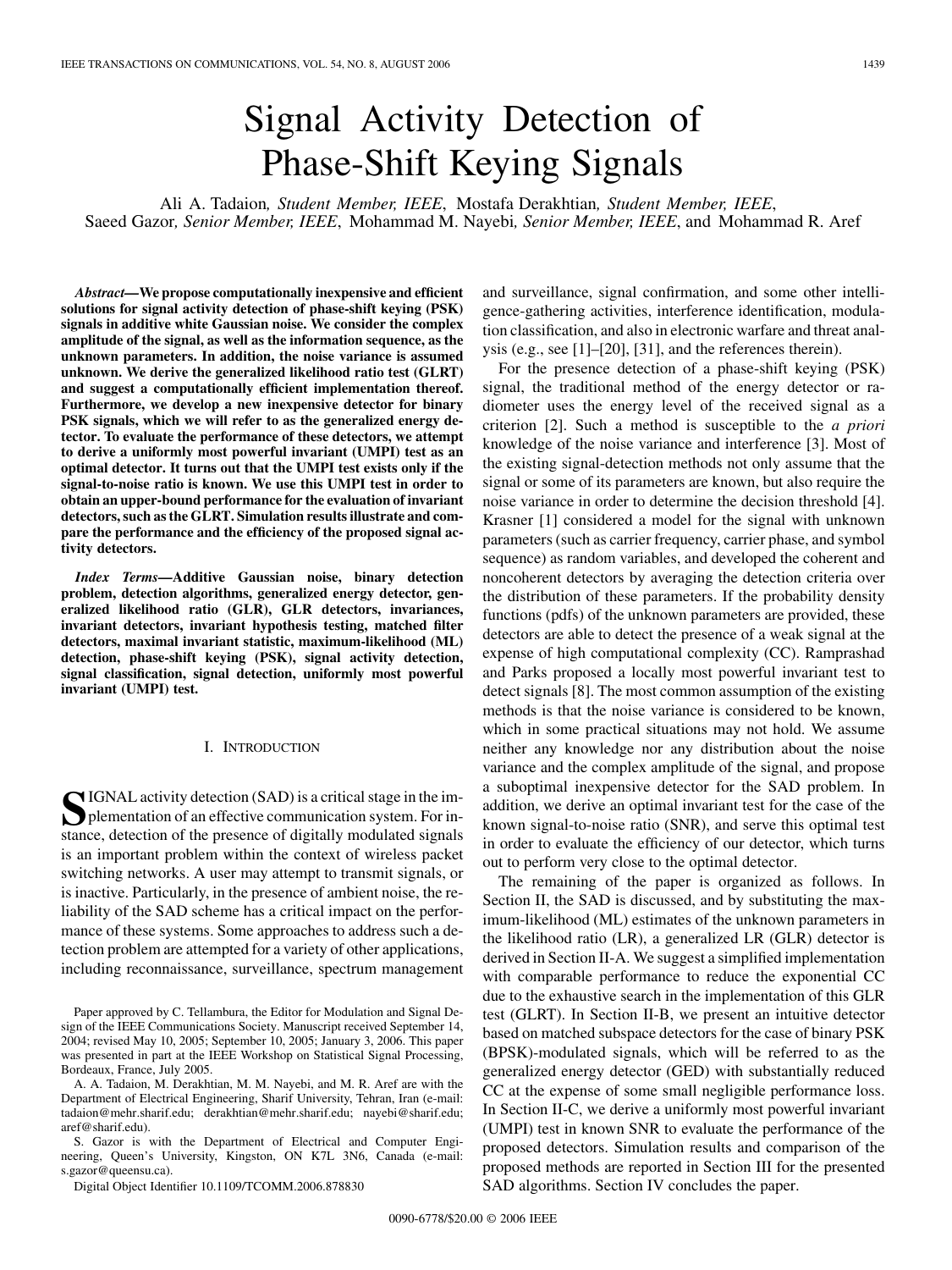#### II. SIGNAL ACTIVITY DETECTION

<span id="page-1-0"></span>In this section, the SAD of a PSK signal in additive white Gaussian noise (AWGN) is considered. Our signal detection is the following binary hypothesis test [\[8\]](#page-6-0):

$$
\begin{cases}\n\mathcal{H}_0: \mathbf{r} = \mathbf{n}, & \text{if PSK signal is absent} \\
\mathcal{H}_1: \mathbf{r} = A\mathbf{c} + \mathbf{n}, & \text{if PSK signal is active}\n\end{cases}
$$
\n(1)

where  $\mathbf{r} = [r_0, \dots, r_{N-1}]^T$  is the baseband representation of the received signal vector,  $\mathbf{n} = [n_0, \dots, n_{N-1}]^T$  is the complex zero-mean white Gaussian noise with unknown variance  $\sigma^2 = E[|n_i|^2], \mathbf{c} = [c_0, c_1, \dots, c_{N-1}]^T$  is the data vector, and  $A = |A|e^{j\phi_c}$  is the unknown complex amplitude of the received signal,  $|A|$  the magnitude and  $\phi_c$  the carrier phase, which are assumed constant unknown during the period of observation [\[5\]](#page-6-0). The digitally modulated sequence  $c_n$  is selected from the set of PSK alphabets  $C = \{e^{j(2\pi k/M)}, k = 0, \dots, M-1\}$ , where M is the number of constellation points, e.g., in the BPSK scheme  $c_n \in \mathcal{C} = \{+1, -1\}$ . In this paper, we assume no intersymbol interference (ISI) and neglect synchronization inaccuracies in the sampling time and in the carrier frequency. In practice, the synchronization may be achieved using several methods, such as transmitting pilot tones for all users or non-data-aided algorithms [\[21\].](#page-6-0)

## *A. GLR Detector*

In this section, to obtain the GLR detector for  $(1)$ , we substitute the ML estimates of the unknown parameters, A and  $\sigma^2$ , under each hypothesis in the pdfs of the observation and construct the LR  $[22]$ . The pdf of the observation  $\bf{r}$  under the hypothesis  $\mathcal{H}_1$  and  $\mathcal{H}_0$  are as follows:

$$
f(\mathbf{r}; \mathcal{H}_1) = \frac{1}{(\pi \sigma^2)^N} \exp\left\{-\frac{1}{\sigma^2} ||\mathbf{r} - A\mathbf{c}||^2\right\}
$$
 (2a)

$$
f(\mathbf{r}; \mathcal{H}_0) = \frac{1}{(\pi \sigma^2)^N} \exp\left\{-\frac{1}{\sigma^2} ||\mathbf{r}||^2\right\}.
$$
 (2b)

Maximizing the above density functions, the ML estimates of  $A$ and  $\sigma^2$  are

$$
\begin{cases}\n\hat{A} = \frac{1}{N} \mathbf{c}^H \mathbf{r} \\
\widehat{\sigma}_1^2 = \frac{1}{N} ||\mathbf{r} - \hat{A}\mathbf{c}||^2 \\
\widehat{\sigma}_0^2 = \frac{1}{N} ||\mathbf{r}||^2.\n\end{cases} \tag{3}
$$

Since  $|c_k| = 1, k = 0, \ldots, N-1$ , from (3), we have  $\widehat{\sigma_1^2}$  =  $(1/N)||\mathbf{r}||^2 - (1/N^2)|\mathbf{c}^H\mathbf{r}|^2$ . Substituting (3) in (2a) and (2b), respectively, the ratio of the LFs is

$$
\frac{f(\mathbf{r}; \mathcal{H}_1)|_{(3)}}{f(\mathbf{r}; \mathcal{H}_0)|_{(3)}} = \frac{\left(\frac{1}{(\pi e)\widehat{\sigma}_1^2}\right)^N}{\left(\frac{1}{(\pi e)\widehat{\sigma}_0^2}\right)^N}
$$
\n
$$
= \left(\frac{\frac{1}{N}||\mathbf{r}||^2}{\frac{1}{N}||\mathbf{r}||^2 - \frac{1}{N^2}|\mathbf{c}^H \mathbf{r}|^2}\right)^N \tag{4}
$$

where  $a|_{\text{C}}$  means substituting the results of equation numbered by  $\cdot$ ) in the expression of a. Since  $x^N$  is an increasing function of x, comparing the above LR with the threshold  $T^N$  is equivalent to comparing  $((1/N)||\mathbf{r}||^2/(1/N)||\mathbf{r}||^2 - (1/N^2)|\mathbf{c}^H\mathbf{r}|^2)$ with the threshold  $T$ . It is obvious that the comparison  $((1/N)||\mathbf{r}||^2/(1/N)||\mathbf{r}||^2 - (1/N^2)|\mathbf{c}^H\mathbf{r}|^2) \leq T$  is equivalent to  $(1 - T/T) \leq (|\mathbf{c}^H \mathbf{r}|^2/N ||\mathbf{r}||^2)$ . Therefore, the GLRT rejects  $\mathcal{H}_0$  if

$$
L_{\text{GLR}}(\mathbf{r}) = \frac{\max_{\mathbf{c} \in \mathcal{C}^N} |\mathbf{c}^H \mathbf{r}|^2}{N ||\mathbf{r}||^2} > \eta_{\text{GLR}} \tag{5}
$$

where  $(\cdot)^H$  is the transpose conjugate,  $||\mathbf{r}||^2 = \sum_{k=0}^{N-1} |r_k|^2$ , and the threshold  $\eta_{GLR}$  is selected such that the probability of false alarm  $P_{\text{fa}}$  equals a predetermined value. The detection threshold is independent of the SNR and can be obtained by Monte Carlo simulation, assuming that signal is absent. Regardless of a phase ambiguity, $<sup>1</sup>$  the data sequence is also detected in this method. In</sup> general, the CC of (5) is of the order of  $\mathcal{O}(|\mathcal{C}|^{N-1})$ , where  $|\mathcal{C}|$  is the number of constellation points. If  $|C|$  is a large number (or if  $|C|$  is unknown), the CC of this detector could substantially be reduced by approximating  $c_i \simeq e^{j\angle r_i}$  or by selecting the nearest neighbor of  $e^{j\angle r_i}$  in the constellation set. In such a case, the decision variable becomes the ratio of  $L_1$ -norm to  $L_2$ -norm of the observed data.

We propose the following simplified implementation of this exhaustive search, which requires a CC of the order of  $\mathcal{O}(N|\mathcal{C}|)$ , and its performance is comparable to (5).

- Step 1) Choose  $\hat{c}_0 \in \mathcal{C}$  arbitrarily and set  $R_0 = \hat{c}_0^H r_0$ .
- Step 2) For  $k = 1, ..., N 1$ , choose  $\hat{c}_k$  using the following:

$$
\hat{c}_k = \arg \max_{c_k \in \mathcal{C}} \left| R_{k-1} + c_k^H r_k \right|
$$

$$
R_k \stackrel{\triangle}{=} R_{k-1} + \hat{c}_k^H r_k.
$$
(6)

Step 3) Compare  $(|R_{N-1}|^2/N||\mathbf{r}||^2) \triangleq (\max_{\mathbf{c} \in \mathcal{C}^N} |\mathbf{c}^H \mathbf{r}|^2)$  $\left(\frac{N}{\|r\|^2}\right)$  with the threshold  $\eta_{GLR}$ .

Simulation results illustrate that the performance of the above "simplified" implementation of GLR (S-GLR) is very close to the performance of the GLR implementation in (5).

## *B. GED for BPSK Signals*

In this section, we propose an intuitive inexpensive detector with very low CC for the case of BPSK signals. Following  $(1)$ , if we denote  $t_k \stackrel{\triangle}{=} r_k^2$ , then under  $\mathcal{H}_1$ , we get  $t_k = A^2 + n_k^2 + \cdots$  $2Ac_k n_k \stackrel{\triangle}{=} A^2 + w_k$ , since for a BPSK signal, we have  $c_k^2 = 1$ . Assuming that the noise variance is small compared with the signal power, we have  $w_k \approx 2A c_k n_k$ ; obviously,  $w_k$  is a zeromean normal random variable with variance  $4|A|^2\sigma^2$ , where A is an unknown parameter. Thus, under  $\mathcal{H}_1$ , we have  $E[t_k] \approx A^2$ , while under  $\mathcal{H}_0$ , we have  $E[t_k] \approx 0$ . The test problem using the observed signal  $t_k$  is a particular case of the matched subspace

<sup>&</sup>lt;sup>1</sup>For instance, in BPSK, this ambiguity is in the sign of vector c. Such an ambiguity is resolvable, employing a differential modulation scheme.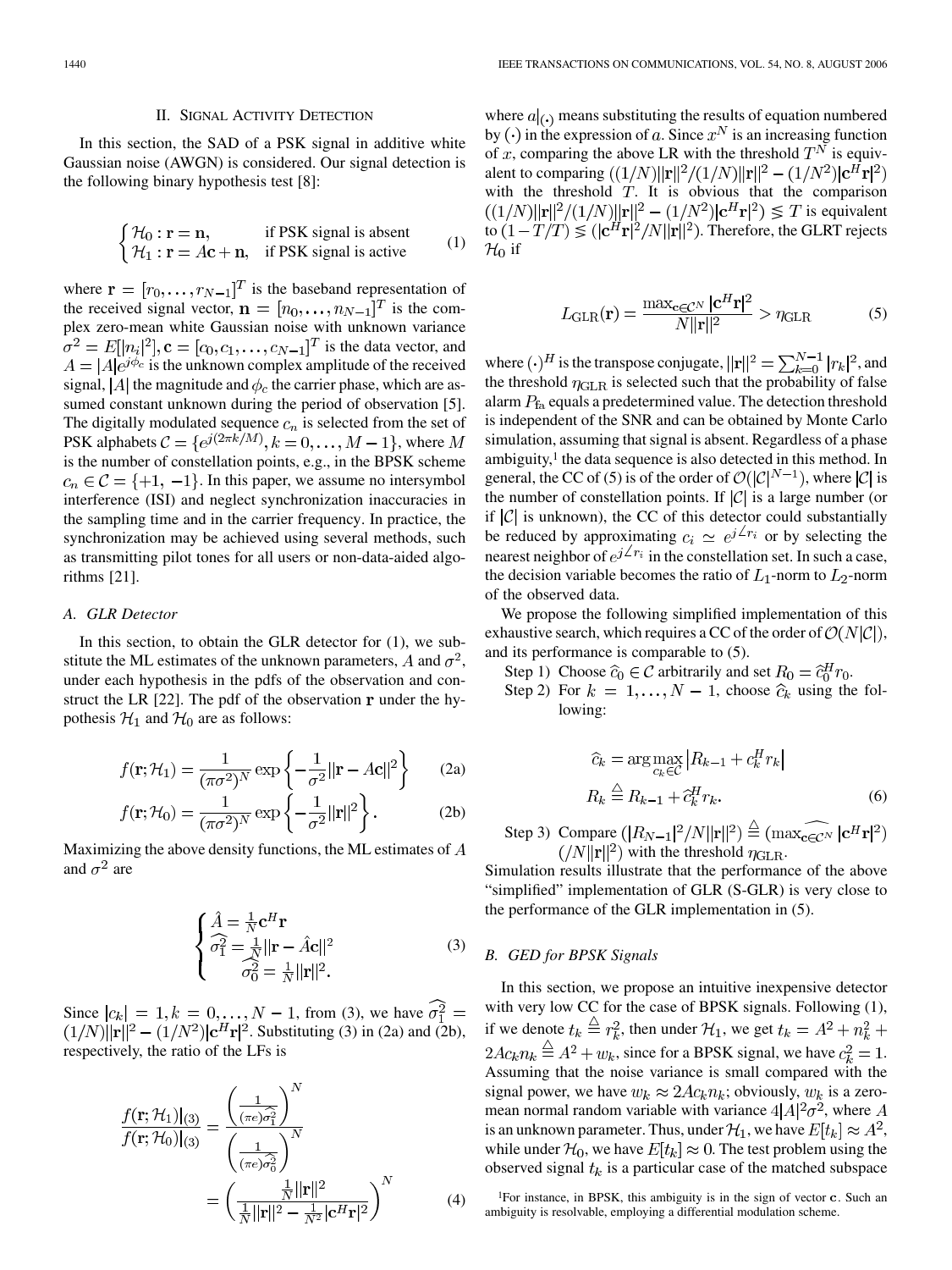<span id="page-2-0"></span>detector (see, e.g., [\[23\]–\[25\]](#page-6-0)) and the resulting detector rejects  $\mathcal{H}_0$  if

$$
T_{\rm GED} = \frac{\left|\sum_{k=0}^{N-1} t_k\right|^2}{\sum_{k=0}^{N-1} |t_k|^2} = \frac{\left|\sum_{k=0}^{N-1} r_k^2\right|^2}{\sum_{k=0}^{N-1} |r_k^2|^2} > \eta_{\rm GED} \tag{7}
$$

where  $\eta_{\text{GED}}$  is chosen such that the false-alarm probability requirement is satisfied.

## *C. UMPI Detector*

The uniformly most powerful (UMP) test does not necessarily exist for all composite hypothesis-testing problems in which either one or both of the hypotheses contain unknown parameters (e.g., see [\[26\]](#page-6-0) and [\[27\]\)](#page-6-0). Specifically, for the PSK signal detection in AWGN [\(1\),](#page-1-0) if the signal and noise parameters are unknown, the UMP test does not exist. We will show that the UMPI test does not exist either, except when the SNR is known. In invariant problems such as [\(1\),](#page-1-0) the GLRT is invariant and asymptotically UMPI [\[23\], \[26\]](#page-6-0). Therefore, the resulting UMPI detector can be used as an optimal detector in order to evaluate the performance of the detectors derived in the previous subsections. A classical approach to derive a UMPI test is to express the problem invariance in terms of a transformation group, choose a maximal invariant, $2$  derive the PDF of the maximal invariant under each hypothesis, and construct the LR (for examples, see [\[26\], \[28\],](#page-6-0) and [\[29\]](#page-6-0)). In the following, we find the groups of transformations under which the problem is invariant. Then, we derive the maximal invariant statistic for the groups and its PDFs under each hypothesis in [Appendices I](#page-4-0) and [II,](#page-5-0) respectively. Since the resulting LR depends on the SNR of the probable signal, the UMPI test does not exist. However, assuming that the SNR is known, the performance of the resulting UMPI detector can be used as an upper bound for the evaluation of any other invariant test which assumes unknown SNR, such as the GLRTs derived in the previous subsections.

We first show that the detection problem in [\(1\)](#page-1-0) is invariant under the composition of the following transformation groups:

$$
G_d = \{g_d : g_d(\mathbf{r}) = d\mathbf{r} \quad \forall d \in \mathbb{C} - \{0\}\}
$$
  
\n
$$
G_e = \{g_e : g_e(\mathbf{r}) = e \odot \mathbf{r}
$$
  
\n
$$
e = [e_0, \dots, e_{N-1}]^T \quad \forall e_n \in \mathcal{C}\}
$$
 (8)

where  $\odot$  denotes the element-wise multiplication. The above transformations, scale  $G_d$ , and the element-wise multiplication  $G_{\rm e}$  are groups, since they are closed sets and associative, and contain the identity and inverse elements. In the following, we see that the distribution of the observations and the parameter spaces remains invariant under any composition of the transformation groups in (8) for each hypothesis.

- 1) Under  $\mathcal{H}_1$ , from  $\mathbf{r} \sim \mathcal{N}(A\mathbf{c}, \sigma^2 I_N)$ , we get  $g_d(\mathbf{r}) = d\mathbf{r} \sim$  $\mathcal{N}(dA\mathbf{c}, |d|^2\sigma^2I_N)$ , where  $I_N$  is the identity matrix. Since  $(A, \sigma^2)$  is unknown, the distribution family of the transformed signal is not changed. Under the null hypothesis, the proof is similar, except that  $A = 0$ .
- 2) For the second group  $G_e$  and under  $\mathcal{H}_1$ , we have  $g_e(\mathbf{r}) =$  $Ae\odot c + e\odot n \sim \mathcal{N}(Ae\odot c, \sigma^2 I_N)$ . Since  $e\odot c \in \mathcal{C}^N$  and

2See [\[25\]](#page-6-0) for the definition of the maximal invariant statistic.

 $\mathbf{c} \in \mathcal{C}^N$  are unknown, the distribution family generated by  $\mathcal{N}(A_{\mathbf{C}}, \sigma^2 I_N)$  for different values of unknown parameters is identical with those generated by  $\mathcal{N}(Ae \odot c, \sigma^2 I_N)$ . Under  $\mathcal{H}_0$ , the proof is similar by substituting  $A = 0$ .

We find the maximal invariant statistic for the composite group  $G$ , consisting of the above subgroups  $G_d$  and  $G_e$ . Then, using the densities of this maximal invariant statistic under each hypothesis, we form the LR for SAD. In [Appendix I,](#page-4-0) the maximal invariant statistic for the composite group  $G$  is derived as follows:3

$$
\mathbf{y} = M_{\mathbf{h}}(M_d(\mathbf{r}))
$$
  
= 
$$
\left[ \sqrt{\left(\frac{r_0}{r_{N-1}}\right)^{|\mathcal{C}|}}, \dots, \sqrt{\left(\frac{r_{N-2}}{r_{N-1}}\right)^{|\mathcal{C}|}}, 1 \right]^T
$$
 (9)

where  $M<sub>h</sub>$  and  $M<sub>d</sub>$  are defined in [Appendix I](#page-4-0). We must note that this maximal invariant is derived in a number of steps, where each step is associated with one of the subgroups.

If the LR does not depend on the unknown parameters, the UMPI test is to compare this LR with a threshold. In [Appendix II,](#page-5-0) we derive the conditional distribution of the maximal invariant statistic y under each hypothesis, and construct the LR as follows:

$$
L(\mathbf{r}) = \frac{e^{-N\rho}}{2^{N-1}} \sum_{j=1}^{|\mathcal{C}|^{N-1}} \left[ \exp\left(\rho \frac{\left|\sum_{k=0}^{N-1} |\mathcal{C}/T_k u_{k,j}^H|^{2}}{||\mathbf{r}||^{2}}\right)\right|}{\|\mathbf{r}\|^2} \right]
$$

$$
\times \sum_{p=0}^{N-1} {N-1 \choose p} \left(\rho \frac{\left|\sum_{k=0}^{N-1} |\mathcal{C}/T_k u_{k,j}^H|^{2}}{||\mathbf{r}||^{2}}\right|^{2} \right)^{p} \frac{1}{p!}} \right]
$$
(10)

where the SNR is denoted by  $\rho = (|A|^2/\sigma^2)$ . The variable  $u_{k,j} \in \mathcal{C}, k = 0, \ldots, N-1$  is the kth component of the jth possible sequence where  $u_{N-1,j} \stackrel{\triangle}{=} 1, j = 1, \ldots, |\mathcal{C}|^{N-1}$ , and therefore, for  $u_{0,i}, \ldots, u_{N-2,i}$ , there are  $|C|^{N-1}$  different possible sequences to be considered. Since  $c$  is an  $N$ -tuple vector, there are  $|C|^{N-1}$  different possible sequences to be considered. The UMPI test, if it exits, rejects  $\mathcal{H}_0$ , if  $L(\mathbf{r}) > \eta_{\text{UMPI}}$ , where the threshold is selected such that the probability of false-alarm requirement is satisfied. Since  $L(\mathbf{r})$  in (10) depends on the SNR, the UMPI test can not be implemented if the SNR is unknown. In addition, provided the SNR value, this UMPI test allows us to numerically evaluate an upper bound for the performance of any invariant test, such as the GLR detector derived in the previous subsection.

#### III. SIMULATION RESULTS

We evaluate and compare the performance of the proposed detectors by simulations. In all simulations, the complex amplitude of the signal, the variance of the noise, and the symbol sequence are unknown to the detectors, except in [Fig. 1,](#page-3-0) where the SNR value is provided only to the UMPI detector. The SNR is defined as the ratio of the signal power to the noise variance,  $\rho = (|A|^2/\sigma^2)$ . In our simulations, we determined the threshold in each test experimentally, as follows. The decision statistics for  $10<sup>5</sup>$  independent trials in the absence of signal were

<sup>&</sup>lt;sup>3</sup>For a complex number z, the value  $\sqrt[M]{z}$  denotes the unique solution of  $x^M\,=\,z$  for which  $\angle x\,\in\,(-\pi/M), (\pi/M).$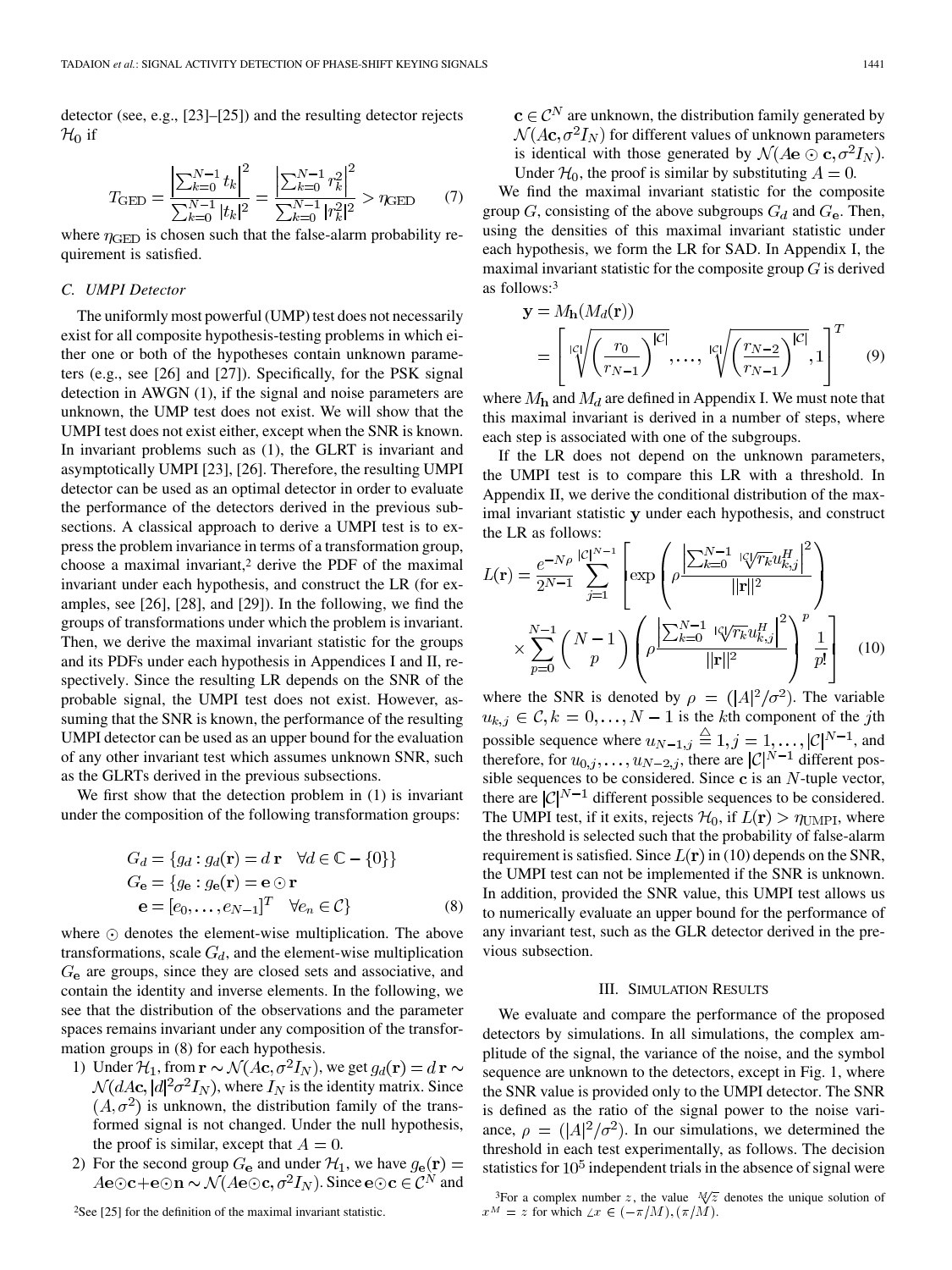Fig. 1. Performance comparison of GLR and UMPI tests in terms of the probability of detection versus SNR for a BPSK signal with different numbers of samples  $N = 5$ , 10 and different  $P_{\text{fa}} = 0.1, 0.01$ .

10

Signal to Noise Ratio (dB)

 $2e = 0.1$ 

 $P_t = 0.01$ 

v≟in '

15

V—5

8.9

sorted in ascending order, and the threshold was chosen as the  $\%100 \times P_{\text{fa}}$ -percentile of the resulting data. For example, for  $P_{\text{fa}} = 0.01$ , the threshold is chosen as the  $0.01 \times 10^5 = 10^3$ th ordered data; i.e., such that  $\%100 \times P_{fa}$  of the decision statistics are above the threshold.

Fig. 1 depicts the probability of detection versus SNR for the UMPI test [\(10\)](#page-2-0) and GLRT [\(5\),](#page-1-0) where  $N = 5$  or  $N = 10$ , and  $P_{\text{fa}} = 0.1$  or  $P_{\text{fa}} = 0.01$  for BPSK signals. Simulations illustrate how close the GLR performance to UMPI performance is, even at small  $N$ , e.g., the UMPI detector outperforms the GLR detector by only 0.05 dB, while UMPI uses the SNR information for detection with high CC, and GLR detects the signal without this information. It is known that as  $N \to \infty$ , the performance of the GLRT (which is a suboptimal test) approaches the performance of the UMPI test (which uses the knowledge of SNR and is optimal). This means that the GLRT is asymptotically optimal. Although the optimality of the GLR criterion is unknown in the general binary test problem with unknown parameters, we observe the close-to-optimal performance of the GLRT even for small values of  $N$ . Such a close performance has also been observed in some other problems; for example, see [\[26\]](#page-6-0). The knowledge of SNR seems to result in no major performance improvement, and the close performance of the suboptimal GLRT to the optimal UMPI bound illustrates the efficiency of the GLRT.

Fig. 2 illustrates a performance comparison of the different proposed SAD algorithms for BPSK signaling. Different numbers of data symbols are considered for simulations, and the probability of false alarm is set to  $P_{\text{fa}} = 0.01$ . We observe that the performance improves as SNR or the number of samples increases. The performances of GLR (with exhaustive search) and S-GLR (simplified implementation) are indeed comparable (only about 0.07 dB apart), while the CC of the latter is substantially lower. For the number of samples  $N = 10$  at a given probability of detection, the GLR results in 0.26 dB improvement gain in SNR compared with the GED. The price paid for these gains is their higher CC. The tradeoff between the number of multiplications performed in each detection algorithm (as



the order of CC) and the performance loss (in decibels) is depicted in [Table I](#page-4-0), where the performance results are derived for  $N = 10$ . It is notable that GED is only applicable for BPSK signals. The low CC of S-GLR and GED in this comparison is observable.

The performance of the S-GLR is compared for BPSK and quaternary (Q)PSK at different sample numbers in [Fig. 3,](#page-4-0) where  $P_{\text{fa}} = 0.01$ . As we expect, for the same number of samples, the S-GLR performs better for BPSK than for QPSK, since more unknown information is embedded in QPSK signals. In addition, increasing the number of samples improves the detection performance for both BPSK and QPSK signals.

### IV. CONCLUSION

In this paper, we studied the presence detection of PSK signals with unknown parameters in AWGN. We developed a computationally efficient detector using the GLRT, and justified its performance by comparing against a UMPI test in smaller unknown parameter space. We proposed three detectors for the SAD. A GLR detector is derived, and a simplified implementation is proposed with reduced CC and comparable performance as an efficient detector. An intuitive and simple detector for BPSK signals is also proposed, and its performance is numerically evaluated to be close to the GLRT. In order to evaluate the performance of the proposed SAD algorithms, a UMPI test for known SNR is derived. We proved that the UMPI test does not exist if the SNR is unknown. Simulation results illustrate and compare the performances of the proposed detectors. The UMPI gives an upper performance bound. Since we observed that the new GLR solution performs close to this upper bound, we imply that knowledge of SNR does not affect the GLRT performance considerably in the considered circumstances. Such a close performance has been also observed between the GLRT and the UMPI bound in some other problems; for example, see [\[26\]](#page-6-0). However, the optimality of the GLR criterion is unknown, in general, and it is not easy to mathematically quantify the behavior of such a GLRT in the general case.



 $0.8$ 

 $0.6$ 

 $\boldsymbol{0}$  $\overline{0}$ 

<span id="page-3-0"></span>Probability of Detection  $P_d$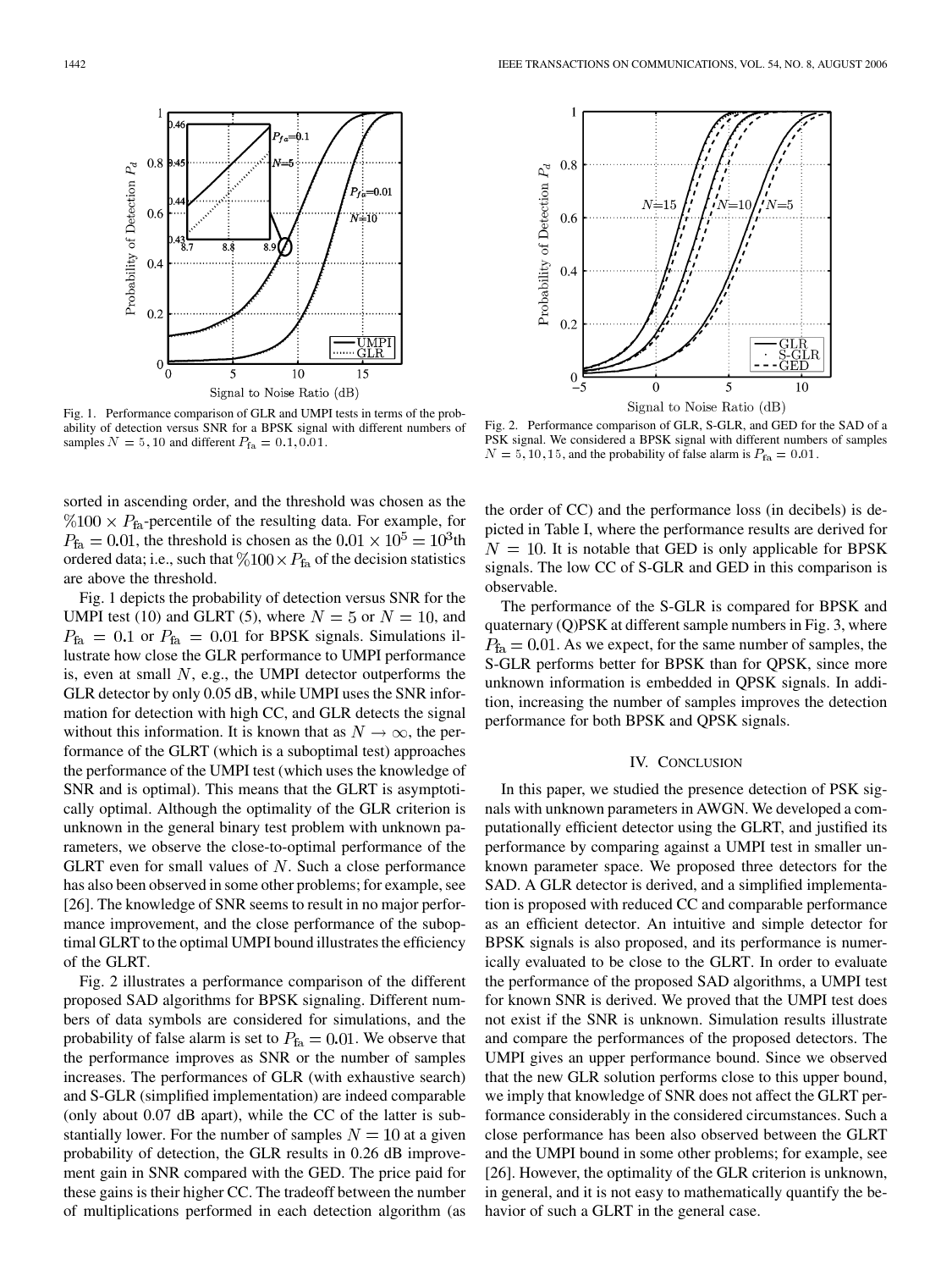<span id="page-4-0"></span>TABLE I TRADEOFF BETWEEN CC AND PERFORMANCE: THE ORDER OF THE NUMBER OF MULTIPLICATIONS (A MEASURE OF CC) AND PERFORMANCE IN EACH OF THE PROPOSED DETECTORS FOR  $N = 10$ 

| Detector    | Order of the Number of<br>Complex Multiplications | Performance Loss in dB<br>compared with UMPI |
|-------------|---------------------------------------------------|----------------------------------------------|
| <b>UMPI</b> | $> N^2  \mathcal{C} ^N$                           |                                              |
| GL R        | $N \mathcal{C} ^{(N-1)}$                          | 0.05                                         |
| S-GLR       | $N \mathcal{C} $                                  | 0.12                                         |
| GED         |                                                   | 03                                           |



Fig. 3. Performance evaluation of S-GLR for the SAD of a PSK signal. We considered BPSK and QPSK signals with different numbers of samples  $N =$ 15, 30, and the probability of false alarm is  $P_{fa} = 0.01$ .

#### APPENDIX I

#### MAXIMAL INVARIANT STATISTIC FOR COMPOSITE GROUP  $G$

In this Appendix, using the following theorem [\[23\],](#page-6-0) we obtain the maximal invariant statistic for the composite group  $G$  in two steps, each related to finding a maximal invariant statistic for one of the subgroups.

*Theorem 1:* Let  $G$  be a group of transformations, and let  $G_d$  and  $G_e$  be two subgroups generating G. Suppose that  ${\bf x} =$  $M_d(\mathbf{r})$  is a maximal invariant with respect to  $G_d$ , and for any  $g_{\rm e} \in G_{\rm e}$ , any  ${\bf r}^{(1)}$ , and any  ${\bf r}^{(2)}$ , we have

$$
M_d\left(\mathbf{r}^{(1)}\right) = M_d\left(\mathbf{r}^{(2)}\right) \Rightarrow M_d\left(g_e\left(\mathbf{r}^{(1)}\right)\right)
$$

$$
= M_d\left(g_e\left(\mathbf{r}^{(2)}\right)\right) \tag{11}
$$

and there exists a maximal invariant statistic  $y \stackrel{\triangle}{=} M_{h}(x)$  under the group H of transformations  $g_{\bf h}({\bf x}) \stackrel{\triangle}{=} M_d(g_{\bf e}({\bf r}))$ , then  ${\bf y} =$  $M_{\mathbf{h}}(M_d(\mathbf{r}))$  is maximal invariant with respect to G.

*Proof:* See [\[23, Ch. 6, Th. 2\]](#page-6-0).

Therefore, using the above theorem, a maximal invariant for the scale group  $G_d$  is given by

$$
\mathbf{x} = M_d(\mathbf{r}) = \left[\frac{r_0}{r_{N-1}}, \dots, \frac{r_{N-1}}{r_{N-1}}\right]^T.
$$
 (12)

This statistic is invariant, since

$$
M_d(g_d(\mathbf{r})) = \left[\frac{d\,r_0}{d\,r_{N-1}}, \dots, \frac{d\,r_{N-1}}{d\,r_{N-1}}\right]^T
$$

$$
= \left[\frac{r_0}{r_{N-1}}, \dots, \frac{r_{N-1}}{r_{N-1}}\right]^T = M_d(\mathbf{r}).\tag{13}
$$

It is also maximal-invariant, since for any given  $r^{(1)}$  and  ${\bf r}^{(2)}$ , from  $M_d({\bf r}^{(1)}) = M_d({\bf r}^{(2)})$ , we get  $(r_n^{(1)}/r_{N-1}^{(1)}) =$ for  $n = 0, \ldots, N - 2$ , i.e., taking , we have  $r_n^{(1)} = (r_{N-1}^{(1)}/r_{N-1}^{(2)})r_n^{(2)} = d r_n^{(2)}$  for  $n = 0, ..., N - 2.$ 

Following *Theorem 1*, in order to derive a maximal invariant for the second group, assuming  $M_d(\mathbf{r}^{(1)}) = M_d(\mathbf{r}^{(2)})$ , we get

$$
M_d\left(g_e(\mathbf{r}^{(1)})\right) = M_d(e \odot \mathbf{r}^{(1)})
$$
  
= 
$$
\left[\frac{e_0 r_0^{(1)}}{e_{N-1} r_{N-1}^{(1)}}, \dots, \frac{e_{N-2} r_{N-2}^{(1)}}{e_{N-1} r_{N-1}^{(1)}}\right]^T
$$
  
= 
$$
\left[\frac{e_0 r_0^{(2)}}{e_{N-1} r_{N-1}^{(2)}}, \dots, \frac{e_{N-2} r_{N-2}^{(2)}}{e_{N-1} r_{N-1}^{(2)}}\right]^T
$$
  
= 
$$
M_d\left(e \odot \mathbf{r}^{(2)}\right)
$$
  
= 
$$
M_d\left(g_e(\mathbf{r}^{(2)})\right).
$$
 (14)

Therefore, the condition (11) is satisfied. Now, we should find a group  $G<sub>h</sub>$  which acts on **x** and then a maximal invariant under that group. According to *Theorem 1*, we have  $g_{\bf h}({\bf x}) =$  $M_d(g_{\mathbf{e}}(\mathbf{r}))$ , therefore  $g_{\mathbf{h}}(\mathbf{x}) = [h_0x_0, \dots, h_{N-2}x_{N-2}]^T$ , where  $h_n \triangleq (e_n/e_{N-1}) \in C$  and a maximal invariant under  $G<sub>h</sub>$  is

$$
\mathbf{y} \stackrel{\triangle}{=} M_{\mathbf{h}}(\mathbf{x}) = \left[ \sqrt{\mathcal{L}_0^{|\mathcal{C}|}}, \dots, \sqrt{\mathcal{L}_{N-2}^{|\mathcal{C}|}} \right]^T \tag{15}
$$

because from  $h_n \in \mathcal{C}$ , we get  $\sqrt{|c|}/h_n^{|C|} = 1$ , therefore

$$
M_{\mathbf{h}}(g_{\mathbf{h}}(\mathbf{x})) = \begin{bmatrix} \frac{|c|}{N} \frac{|c|}{h_0^{|\mathcal{C}|}} \frac{|c|}{x_0^{|\mathcal{C}|}} \dots, \frac{|c|}{N} \frac{|c|}{h_{N-2}^{|\mathcal{C}|}} \frac{|c|}{x_{N-2}^{|\mathcal{C}|}} \end{bmatrix}^T
$$

$$
= M_{\mathbf{h}}(\mathbf{x}).
$$

Furthermore,  $\forall n = 1, \ldots, N-2$ , from  $M_{\bf h}({\bf x}^{(1)}) = M_{\bf h}({\bf x}^{(2)})$ , we get  $(x_n^{(1)})^{|C|} = (x_n^{(2)})^{|C|}$ ; that means  $x_n^{(1)} = h_n x_n^{(2)}$ , where , for some integer  $k_n$ . Therefore,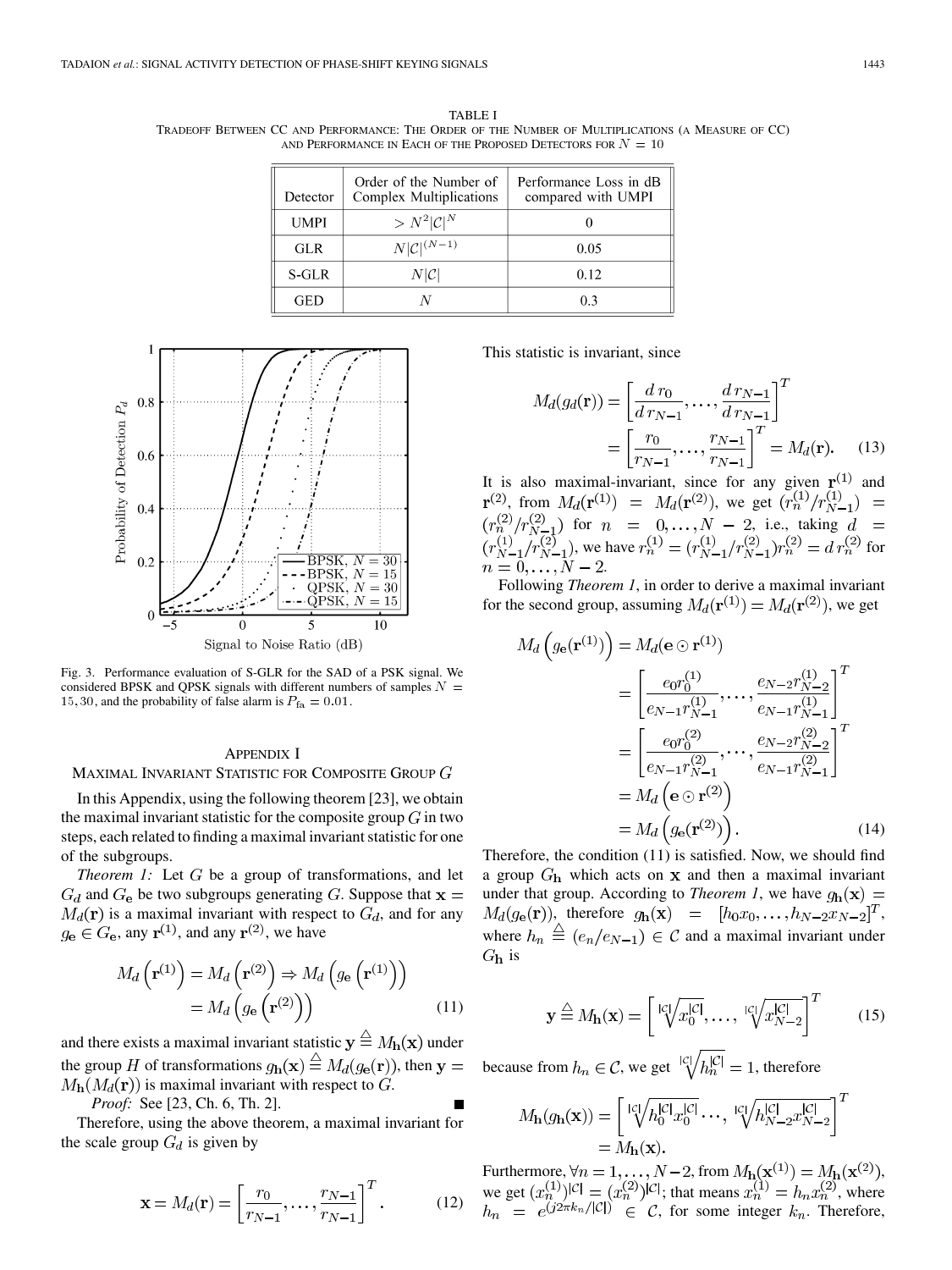<span id="page-5-0"></span> $g_{\mathbf{h}}(\mathbf{x}^{(2)}) = \mathbf{x}^{(1)}$ , for some  $g_{\mathbf{h}} \in G_{\mathbf{h}}$ . Hence,  $M_{\mathbf{h}}$  is the maximal invariant under the group  $G<sub>h</sub>$ . The maximal invariant under the composite group  $G$  is given by

$$
\mathbf{y} = M_{\mathbf{h}}(M_d(\mathbf{r}))
$$
  
= 
$$
\left[ \sqrt{\left(\frac{r_0}{r_{N-1}}\right)^{|\mathcal{C}|}}, \dots, \sqrt{\left(\frac{r_{N-2}}{r_{N-1}}\right)^{|\mathcal{C}|}}, 1 \right]^T
$$
 (16)

where  $M_{\rm h}$  and  $M_d$  are as defined above.

## APPENDIX II DERIVATION OF PDF OF THE MAXIMAL INVARIANT

In this Appendix, we derive the pdf of the maximal invariant

under each hypothesis. It will be done in steps. The density of the observation **r** under  $\mathcal{H}_1$  is

$$
f(\mathbf{r}; \mathcal{H}_1) = \frac{1}{(\pi \sigma^2)^N} \exp\left\{-\frac{1}{\sigma^2} ||\mathbf{r} - A\mathbf{c}||^2\right\}
$$

$$
= \frac{e^{-N\rho}}{(\pi \sigma^2)^N} \exp\left\{-\frac{1}{\sigma^2} ||\mathbf{r}||^2 + \frac{2}{\sigma^2} \text{Re}(A\mathbf{r}^H \mathbf{c})\right\} (17)
$$

where  $\rho = (|A|^2/\sigma^2)$ . The distribution under  $\mathcal{H}_0$  is obtained by substituting  $A = 0$  in the above. In order to calculate the pdf of x, we consider the auxiliary variable  $\alpha \stackrel{\triangle}{=} r_{N-1}$  and use the simple relationship between **x** and **r**, i.e.,  $r_n = \alpha x_n, n =$  $0, \ldots, N-2$ . Therefore, the Jacobian determinant is  $|\alpha|^{2(N-1)}$ and the pdf of  $[x, \alpha]$  is the following:

$$
f(\mathbf{x}, \alpha; \mathcal{H}_1) = \frac{e^{-N\rho}}{(\pi \sigma^2)^N}
$$

$$
\times e^{-\frac{|\alpha|^2(||\mathbf{x}||^2 + 1) - 2\text{Re}(A\alpha^H(\mathbf{x}^H \mathbf{c} + c_N - 1))}{\sigma^2} |\alpha|^{2(N-1)}. (18)
$$

The pdf of  $x$  can be obtained by integrating (18) over the auxiliary random variable  $\alpha$ , i.e.,

$$
f(\mathbf{x}; \mathcal{H}_1) = \int_{\alpha \in \mathbb{C}} f(\mathbf{x}, \alpha; \mathcal{H}_1) d\alpha
$$
  
= 
$$
\frac{e^{-N\rho}}{(\pi \sigma^2)^N} \int_{\alpha \in \mathbb{C}} |\alpha|^{2(N-1)}
$$
  

$$
\times e^{-\frac{|\alpha|^2 (||\mathbf{x}||^2 + 1) - 2\text{Re}\left(A\alpha^H(\mathbf{x}^H \mathbf{c} + c_{N-1})\right)}{\sigma^2} d\alpha. (19)
$$

Substituting the polar representation of  $\alpha$  gives

$$
f(\mathbf{x}; \mathcal{H}_1) = \frac{e^{-N\rho}}{(\pi\sigma^2)^N} \int_0^\infty \int_0^{2\pi} |\alpha|^{2N-1} e^{-\frac{1}{\sigma^2}|\alpha|^2 (||\mathbf{x}||^2 + 1)}
$$

$$
\times e^{\frac{2}{\sigma^2} \text{Re}(A|\alpha|e^{-j\angle\alpha}(\mathbf{x}^H \mathbf{c} + c_{N-1}))} d|\alpha| d\angle\alpha. \quad (20)
$$

By virtue of the integral definition of the zero-order Bessel function of the first kind [\[30\]](#page-6-0), we get

$$
\int_0^{2\pi} \exp\left\{\frac{2}{\sigma^2} \text{Re}(A|\alpha|e^{-j\angle\alpha}(\mathbf{x}^H \mathbf{c} + c_{N-1}))\right\} d\angle\alpha
$$

$$
= 2\pi I_0 \left(\frac{2}{\sigma^2} |A\alpha(\mathbf{x}^H \mathbf{c} + c_{N-1})|\right). \quad (21)
$$

Using the above, we simplify (20) and obtain the following pdf of **x** under  $\mathcal{H}_1$  [\[30\]:](#page-6-0)

$$
f(\mathbf{x}; \mathcal{H}_1) = \frac{2\pi e^{-N\rho}}{(\pi \sigma^2)^N} \int_0^\infty |\alpha|^{2N-1} e^{-\frac{|\alpha|^2 (|\mathbf{x}||^2 + 1)}{\sigma^2}} \times I_0 \left(\frac{2}{\sigma^2} |\alpha| |A(\mathbf{x}^H \mathbf{c} + c_{N-1})|\right) d|\alpha|
$$
  

$$
= \frac{(N-1)! e^{-N\rho}}{\pi^{N-1}} e^{\frac{|A(\mathbf{x}^H \mathbf{c} + c_{N-1})|^2}{(\mathbf{x}||^2 + 1)^N}}
$$
  

$$
\times \sum_{p=0}^{N-1} {N-1 \choose p} \left(\frac{|A(\mathbf{x}^H \mathbf{c} + c_{N-1})|^2}{\sigma^2 (||\mathbf{x}||^2 + 1)}\right)^p \frac{1}{p!}.
$$
  
(22)

The pdf of x under  $\mathcal{H}_0$  is obtained by replacing  $A = 0$  in (22) as follows:

$$
f(\mathbf{x}; \mathcal{H}_0) = \frac{(N-1)!}{\pi^{N-1}} \frac{1}{(||\mathbf{x}||^2 + 1)^N}.
$$
 (23)

The pdf of  $y$  in [\(15\)](#page-4-0) is

$$
f(\mathbf{y}; \mathcal{H}_1)
$$
\n
$$
= \begin{cases}\n0, & \text{if } \exists \angle y_i \notin \left(-\frac{2\pi}{|\mathcal{C}|}, \frac{2\pi}{|\mathcal{C}|}\right) \\
\sum_{j=1}^{|\mathcal{C}|^{N-1}} f_{\mathbf{x}}(\mathbf{t}_j \odot \mathbf{y}; \mathcal{H}_1), & \text{if } \forall \angle y_i \in \left(-\frac{2\pi}{|\mathcal{C}|}, \frac{2\pi}{|\mathcal{C}|}\right)\n\end{cases}
$$

where  $\mathbf{t}_j = [t_{0,j}, \dots, t_{N-1,j}]^T$ , and  $t_{k,j} \in \mathcal{C}$  is the kth component of the jth possible sequence. Since  $t$  is an  $N$ -tuple vector, there are  $|C|^{N-1}$  different possible sequences to be considered  $(t_{N-1,j} \stackrel{\triangle}{=} 1, j = 1, \ldots, |\mathcal{C}|^{N-1})$ . Therefore, we have

$$
f(\mathbf{y}; \mathcal{H}_1) = \frac{(N-1)!e^{-N\rho}}{\pi^{N-1}} \frac{|\mathcal{C}|^{N-1}}{\|\mathbf{y}\|^{2N}} \sum_{j=1}^{|\mathcal{C}|^{N-1}} e^{\rho \frac{\left|\sum_{k=0}^{N-1} y_k^H u_{k,j}\right|^2}{\|\mathbf{y}\|^2}} \times \sum_{p=0}^{N-1} {N-1 \choose p} \left(\rho \frac{\left|\sum_{k=0}^{N-1} y_k^H u_{k,j}\right|^2}{\|\mathbf{y}\|^2}\right)^p \frac{1}{p!}
$$
 (24)

where  $u_{k,j} = t_{k,j}c_k \in \mathcal{C}$  is the kth component of the jth possible sequence, and similarly, there are  $|\mathcal{C}|^{N-1}$  different possible such sequences to be considered  $(u_{N-1,j} \stackrel{\triangle}{=} 1, j =$  $\hat{B}_1, \ldots, |\mathcal{C}|^{N-1}$ ). By replacing  $\rho = 0$  in (24), the pdf of y under  $\mathcal{H}_0$  is

$$
f(\mathbf{y}; \mathcal{H}_0) = \frac{(N-1)!2^{N-1}}{\pi^{N-1}} \sum_{j=1}^{|\mathcal{C}|^{N-1}} \frac{1}{\|\mathbf{y}\|^2}.
$$
 (25)

We obtain [\(10\)](#page-2-0) by constructing  $L(\mathbf{r}) = (f(\mathbf{y}; \mathcal{H}_1) / f(\mathbf{y}; \mathcal{H}_0))$ and some manipulation from (24), (25) and [\(9\)](#page-2-0). Since the LR in [\(10\)](#page-2-0) depends on the SNR of the probable signal, the UMPI test exists only if the SNR is known.

#### **REFERENCES**

- [1] N. F. Krasner, "Optimal detection of digitally modulated signals," *IEEE Trans. Commun.*, vol. COM-30, no. 5, pp. 885–895, May 1982.
- [2] D. J. Terrieri*, Principles of Secure Communication Systems*. Dedham, MA: Artech, 1985.